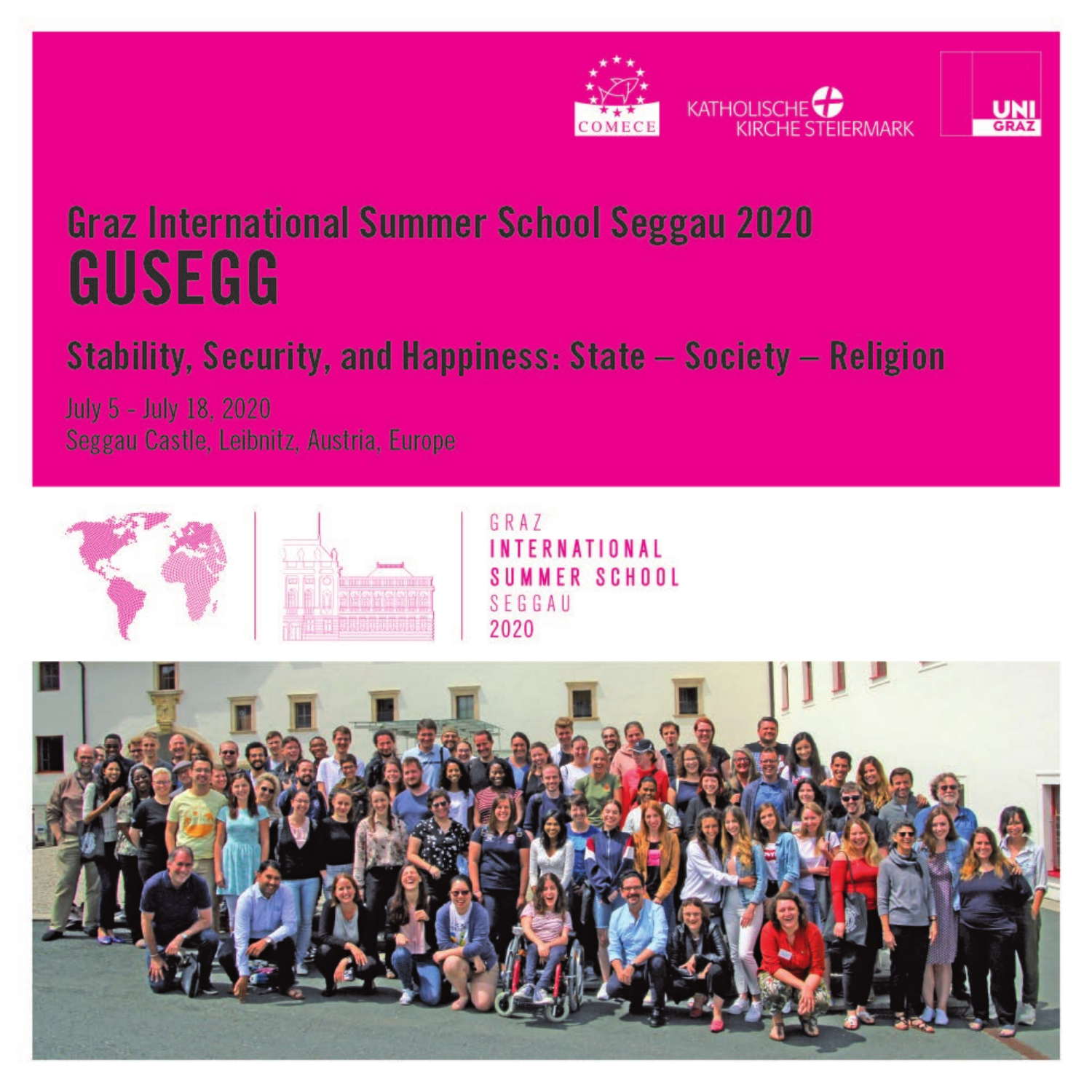## **TOPIC**

#### **Stability, Security, and Happiness: State – Society – Religion**

GUSEGG 2020 will offer a broad discussion of our understanding of security, stability, and happiness. Defined quality assurance mechanisms and product and service safety measures are often defined as a guarantee for achieving individual happiness. Taking the place of political action and structural social change, the "imperative of happiness" (Illouz) has led to institutions and multinational corporations determining which individual decisions will lead to successful, meaningful, and healthy lives. When happiness is seen as independent of the material and political contexts we live in, then individual personal action is seen as a replacement and not as a demand for collective political agency. Climate change activists' calls for action are relegated to media coverage as social events inspiring individual measures, but not as an urgent call for institutional and governmental consequences. As happiness has become a consumer good, the promise of an individual state of bliss has led to a decline of institutional ownership in terms of social, cultural, political, and economic measures, and shifts responsibilities from the collective to the individual.

In order to develop strategies and methods to meet the immense challenges of our time, this summer school suggests engaging in academic contemplation and interdisciplinary exchange. Such investigations offer us the opportunity of developing disruptive intellectual approaches and ideas, as we can gain insights into the many forces that make us believe that the challenges we face are essential, natural, and inevitable. Therefore, analysis offers us not only an understanding of our own alliances on an individual, a regional, national, and global level, but also the possibility of moving from a passive position to active involvement in transformation processes in order to become agents of change by an authentic reformulation of our identities.

Prof. Dr. Roberta Maierhofer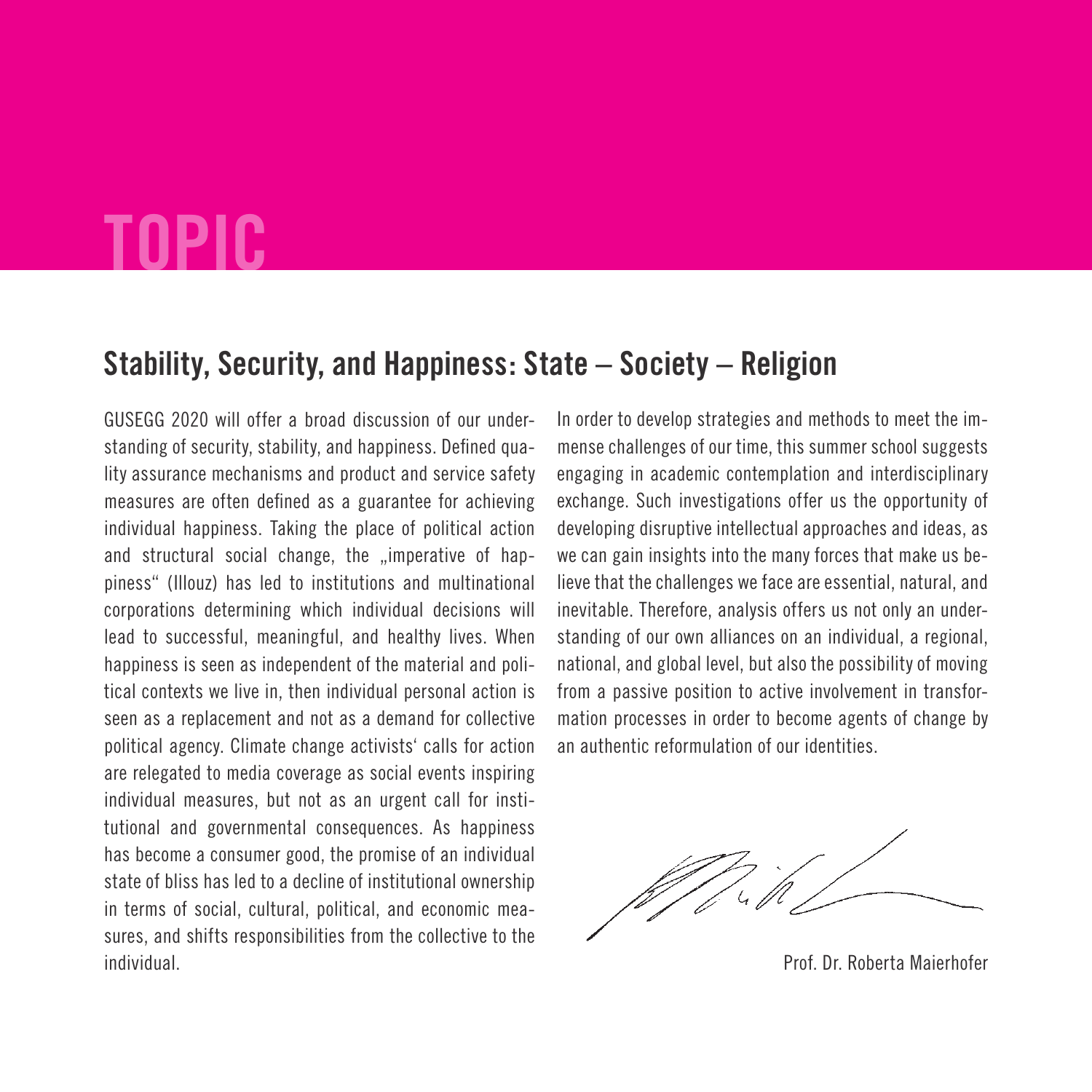# **OVERVIEW**

#### **Target Group**

The Graz International Summer School Seggau is designed for internationally oriented, highly motivated **students from all disciplines and all levels** who wish to deepen their understanding of current European and international affairs by studying and discussing global developments and challenges in terms of radical definitions, reflecting aspects of individual and collective identities.

#### **Organizers**

GUSEGG is organized by the University of Graz in cooperation with the Commission of the Bishops' Conferences of the European Community (COMECE) and the Diocese Graz-Seckau. The Office of International Relations of the University of Graz acts as the coordinating unit. Prof. Dr. Roberta Maierhofer (Center for Inter-American Studies, of the University of Graz) is the academic director.

#### **Aims and Objectives**

- **Interdisciplinary cooperation of teachers and students**.
- Focus areas of the University of Graz **Southeastern Europe and North, Central, and South America**.
- **Unique educational opportunity** for future leaders.

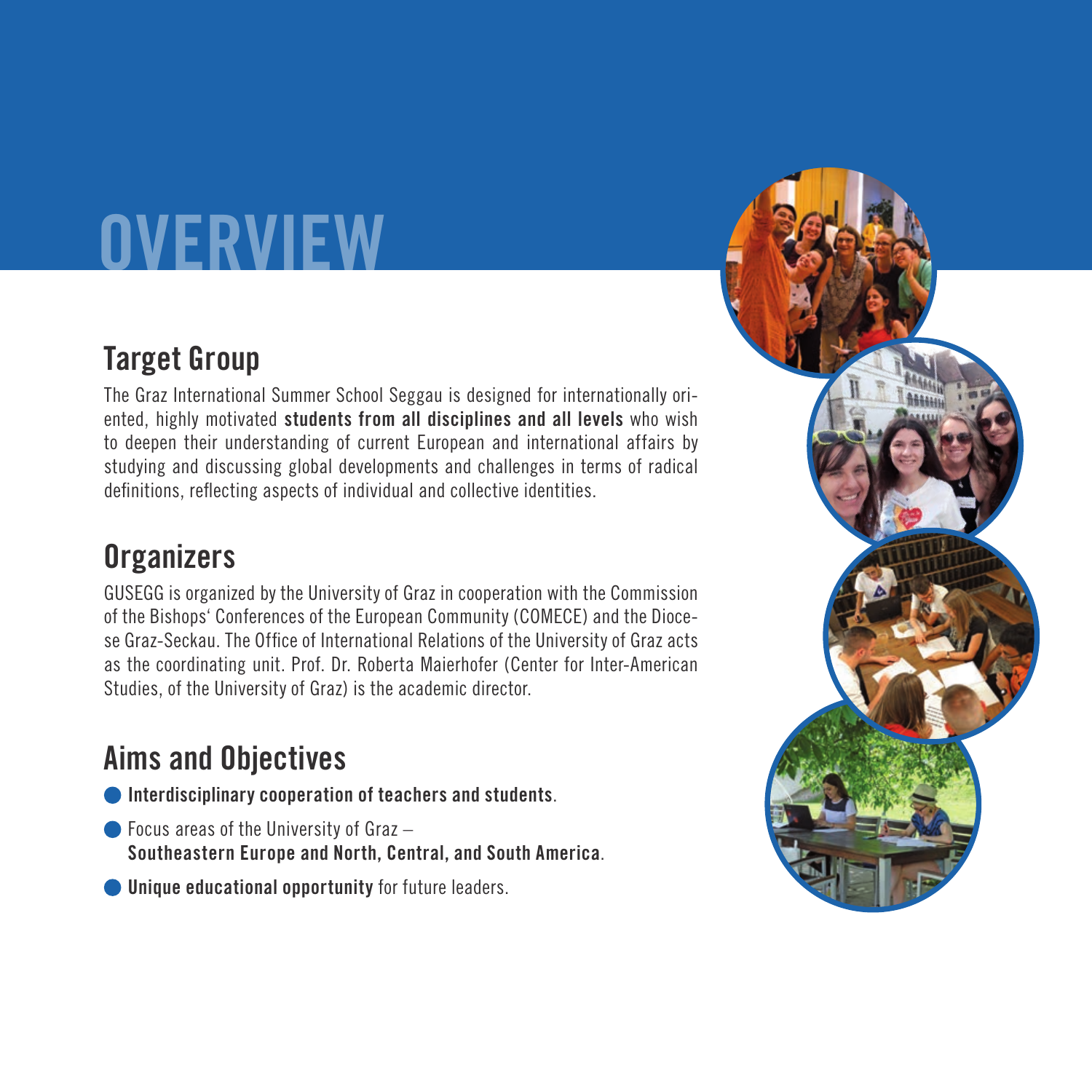## **HOW THE SUMMER SCHOOL WORKS**



Students will deal with the relevance and effect of Europe and the EU (emphasis on Southeastern Europe) and the Americas on global affairs by attending the offered morning and evening lectures, panel discussions, and participating in one of the following seminars in the afternoon:

#### **Seminar Modules**

- 1 Unhappy Nations: Histories and Politics
- 2 Media and Populism: Digitalization of Politics
- 3 Economics and Inequalities: GDP and Happiness
- 4 Narratives of Jewish Migration
- 5 Aging Masculinities: In Pursuit of Happiness
- 6 Philosophy of (Un)Happiness: Passion and Nostalgia

**Additional Workshops**

a) Academic Writing b) Creative Writing c) Public Speaking

**Participate in the Poster Presentation and the Science Slam!**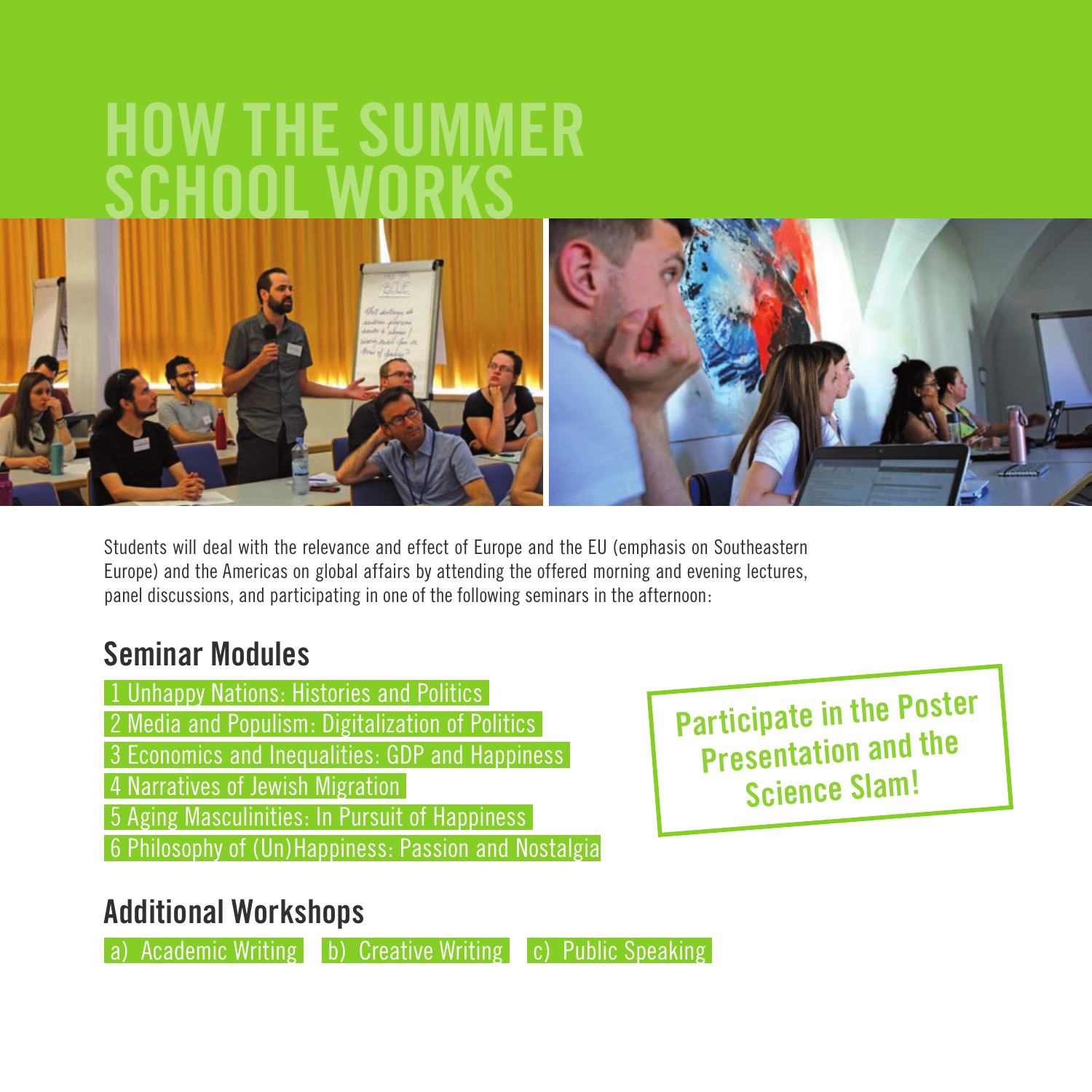# **GOOD REASONS 7 TO APPLY**

| 1 | 2-week summer university with a unique <b>castle campus</b> atmosphere at Seggau Castle                |
|---|--------------------------------------------------------------------------------------------------------|
| 2 | <b>6 ECTS credits</b>                                                                                  |
| 3 | Lectures, panel discussions, workshops, and <b>6 parallel seminar modules</b> (small groups)           |
| 4 | <b>Improving skills</b> in public speaking, academic writing, creative writing, and critical thinking  |
| 5 | Discussions and <b>networking</b> opportunities with international lecturers and guests                |
| 6 | <b>Publishing</b> opportunity: Off Campus: Seggau School of Thought publication series                 |
| 7 | All-inclusive package (tuition, meals, accommodation, extra-curricular program, and excursion to Graz) |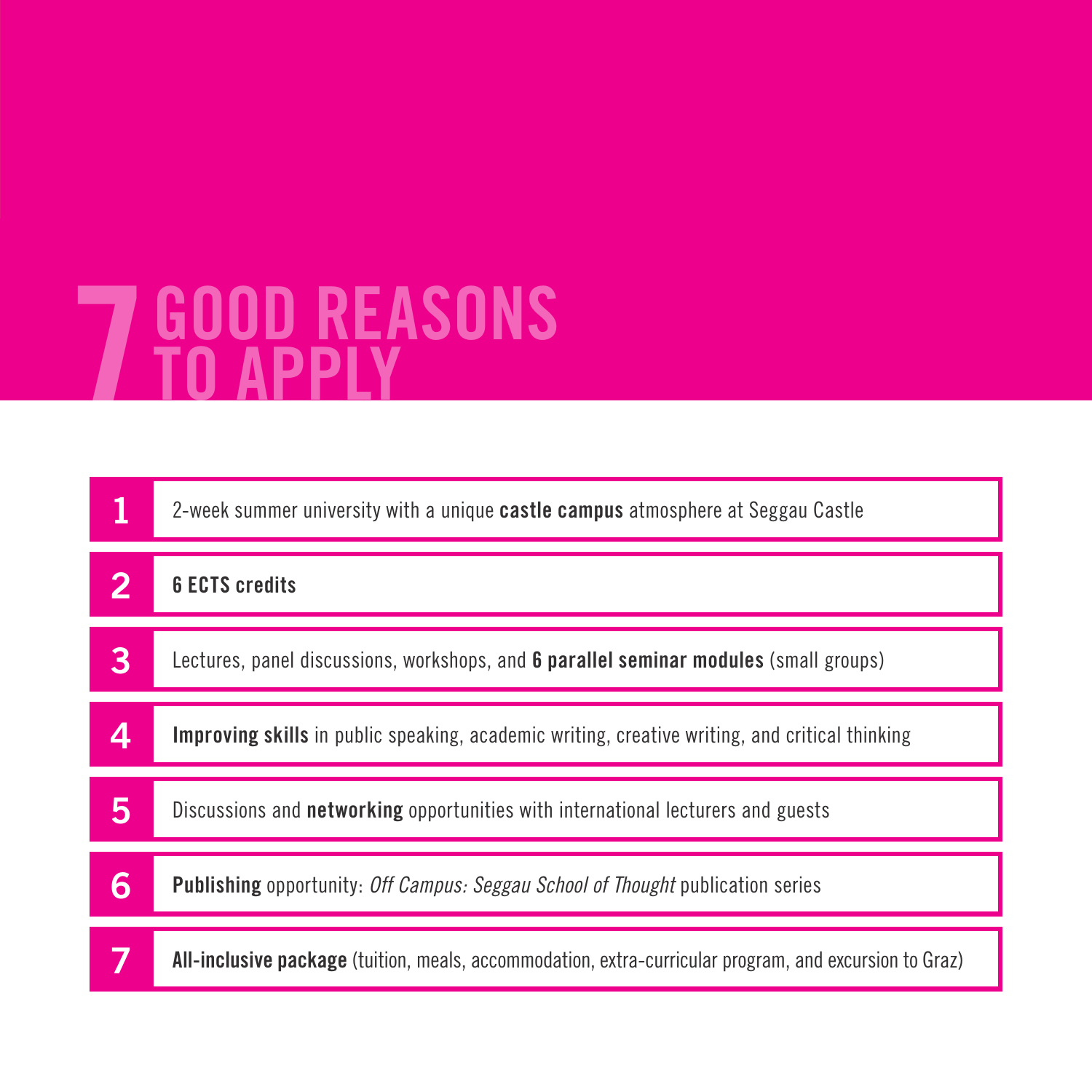## **NUE & SOCI**

The venue of the summer school is Seggau Castle, located 45 km south of Graz, Austria. The castle is located on top of a hill overlooking the city of Leibnitz, amidst the vineyards of southern Styria.





- Visit of Historic Wine Cellar
- Karaoke
- Gaming Night
- Sports Tournaments
- Movie Nights



- Excursion to Graz
- Excursion to Maribor, Slovenia (optional)
- Writing and Photo Contests
- Castle Tour

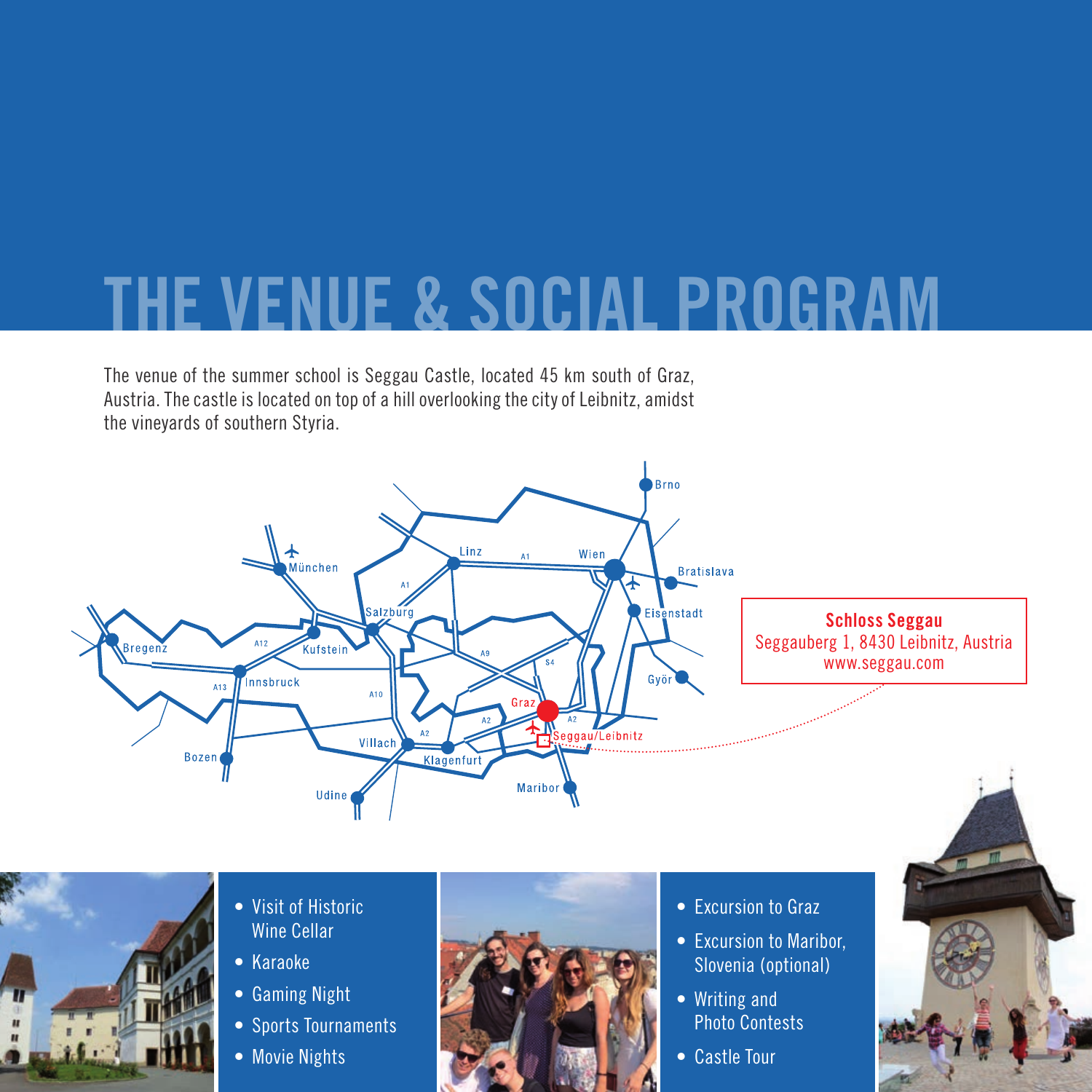## **APPLICATION DEADLINE March 16, 2020**

#### **How to Apply**

Please see our website international.uni-graz.at/gusegg for more information.

#### **Costs and Funding**

The total student participation fee of 1500 Euro covers the course costs, tuition, and room & board for the entire two weeks.

#### **Scholarship Opportunities**

Scholarships are available (please see our website for detailed information), and will be awarded upon application. Travel arrangements have to be made and paid for individually.